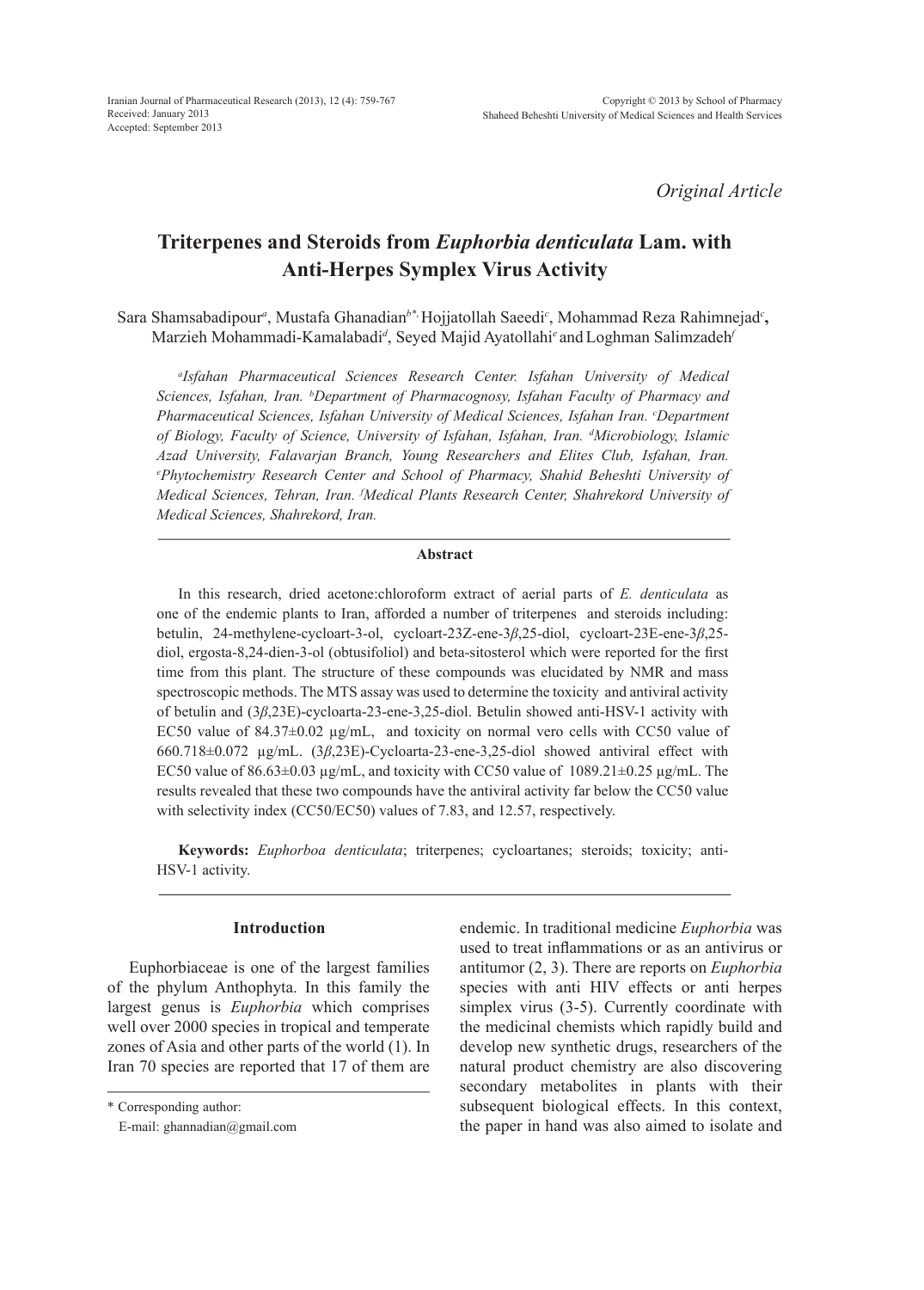

**Figure 1.** Triterpenes and steroids from *E*uphorbia *denticulate*.

detect this type of compounds from *Euphorbia denticulata* Lam., considering that *Euphorbia* genus is one of the rich and economic sources of triterpenoids specially cycloartanes that as intermediates convert to steroids in the plant metabolic pathways (6).

# **Experimental**

#### *General experimental procedures*

The NMR spectra were recorded on a Bruker Avance AV 400, using  $CDCl<sub>3</sub>$  as solvent. HPLC was carried out on a waters 515 using a Pack-Sil column (250×20 mm i.d.) packed with 5 µm silica (YMC Co., Ltd., Kyoto, Japan) and hexane:EtOAc as mobile phase. Chromatographic materials were silica gel (Merck Co., Germany).

Thin layer chromatography detection was achieved by spraying the silica gel plates with cerium sulfate in 10% aq.  $H_2SO_4$ , followed by heating.

# *Materials*

Dulbecco's modified eagle's growth medium (DMEM), and Aciclovir purchased from Sigma-aldrich company (St Louis, MO, USA), fetal bovine serum (FBS ), streptomycin, and amphotericin B from the GIBCO/Invitrogen (Karlsruhe, Germany), and MTS  $[3-(4,5-dimethylthiazol-2-yl)-5-(3-dimethylthiazol-2-yl)]$ arboxymethoxyphenyl) -2-(4-sulfophenyl) 2H-tetrazolium] from Promega (Madison, WI, USA). African green monkey kidney cell line (Vero cell line, ATCC C102) was obtained from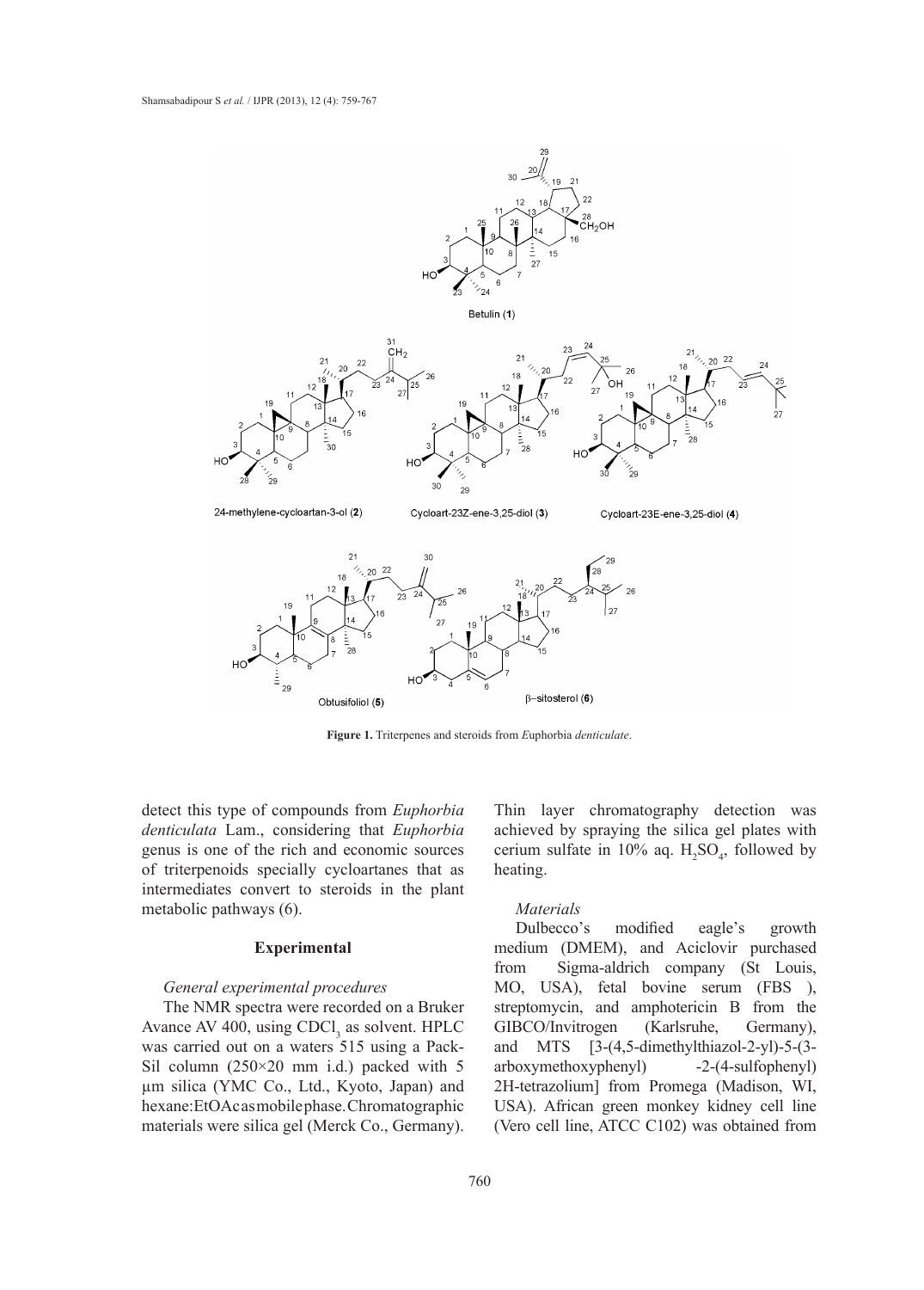

**Figure 2.** Flowchart representative of extraction and purification processes of triterpenes and steroids from *Euphorbia denticulata.*

cell repository of tissue culture department, Pasture Institue, Iran. Herpes simplex virus type 1 (HSV-1, strain KOS) obtained from Virology Department of Tarbiat Modares University (Tehran, Iran).

# *Plant material*

Plant material was collected from populations growing in Sanandaj (Iran) at the West part of Iran and identified by Dr. Hojatollah Saeedi in the Department of Biology, Faculty of Science, University of Isfahan and a voucher specimen (#19001) is preserved in the herbarium of the University of Isfahan (Iran).

#### *Extraction and isolation*

The air-dried plant material (2.5 kg) was macerated with dichloromethane/acetone 2:1

 $(20L\times3)$  at room temperature for 5 days. Filtration and *in-vacu*o concentration resulted in a green gum (134 g) which was partitioned between methanol and n-hexane. The defatted methanolic extract was concentrated (90 g) and subjected on silica gel CC (60-200  $\mu$ m, 800 g) eluting with hexane/ dichloromethane, 0**→**100 to give four fractions: Fr.1-Fr.4. Inferred from TLC and <sup>1</sup>H-NMR, Fr.1 (21.3 g) contained alkanes and fats, Fr.2 (15.2 g) containing steroids, and Fr.3 (12.6 g) as well as Fr.4 (18.1 g) triterpenes. Fr.2, Fr.3, and Fr.4 were chromatographed on flash silica gel (40-63 µm, 200 g) using hexane/ethyl acetate, 5**→**30. Finally steroids and triterpenes were further purified on preparative layer chromatography or high pressure liquid chromatography (HPLC) with YMC-Pak-Sil column ( $250 \times 20$  mm) and hexane:ethyl acetate (80:20) as mobile phase to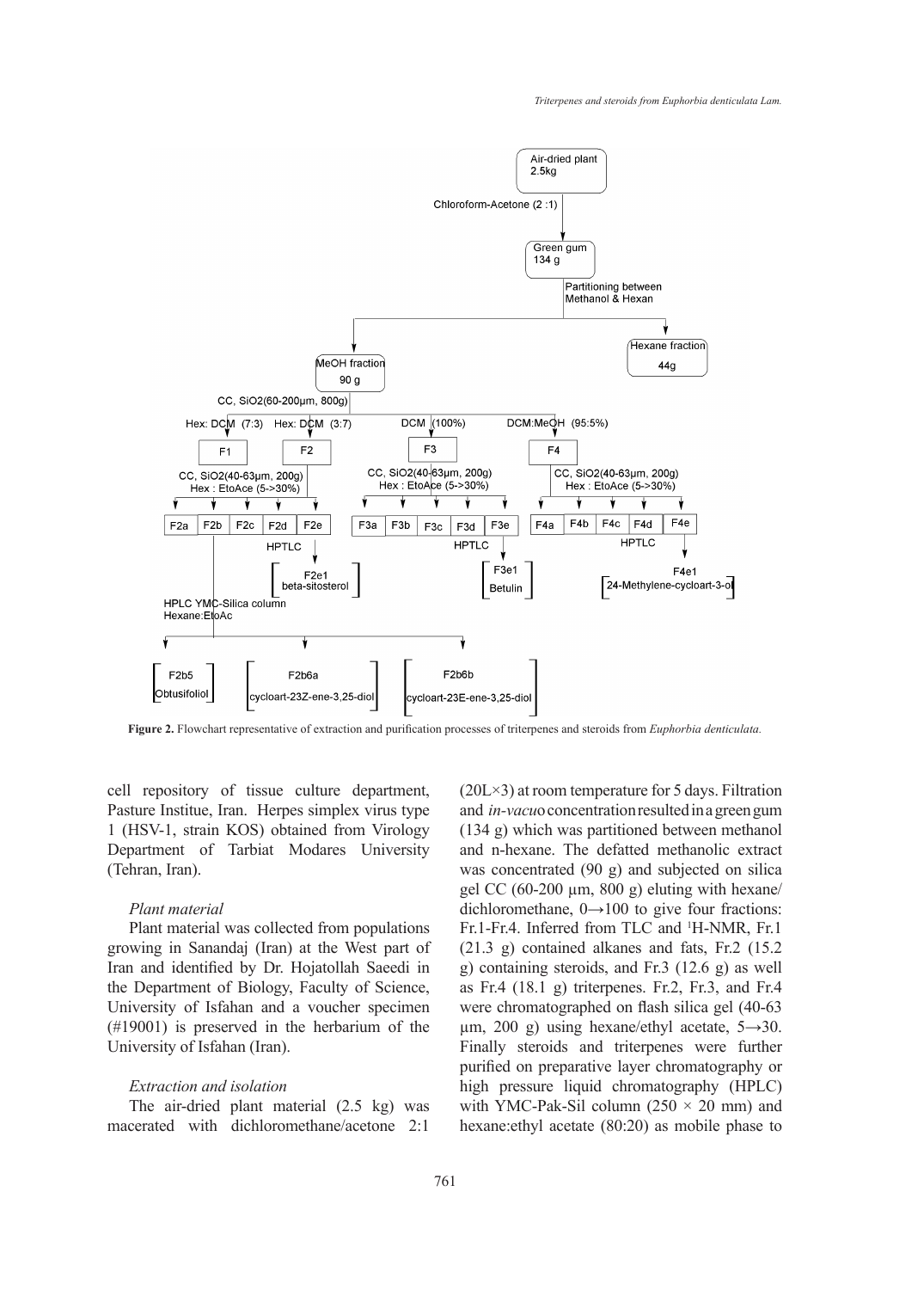yield compounds 1-6 (Figure 2).

#### *Betulin: lup-20(29)-ene-3β,28-diol (1)*

White crystals; MW(g/mol): 442; yield: 0.01%; <sup>1</sup>H-NMR (CDCl<sub>3</sub>, 400 MHz):  $\delta_{\rm H}$  4.61 (1H, d, *J=* 2.4 Hz, H-29a), 4.51 (1H, dd, *J=* 2.4, 1.6 Hz, H-29b), 3.73 (1H,dd, *J=* 10.8, 1.6 Hz, H-28a), 3.26 (1H, br d, *J=* 10.8, Hz, H-28b), 3.12 (1H, dd, *J=* 11.6, 5.2 Hz, H-3), 2.32 (1H, dt, *J=* 10.8, 6.0 Hz, H-19), 1.61 (3H, s, H-30), 0.95 (3H, s, H-26), 0.91 (3H, s, H-23), 0.90 (3H, s, H-27), 0.75 (3H, s, H-25), 69 (3H, s, H-24); 13C-NMR data: see Table 1. EIMS *m/z* 442 [M], 411, 234, 220, 207, 203, 189, 175, 165, 135, 105, 67, 55, 41.

#### *24-methylene-cycloart-3β-ol (2)*

White crystals; MW(g/mol): 426; yield: 0.001%; <sup>1</sup>H-NMR (CDCl3, 400 MHz): δ<sub>H</sub> 4.69 and 4.64 (each 1H, br s, H-31a,b), 3.25 (1H, dd, *J=*11.0 , 4.0 Hz, H-3), 1.01 (3H, d, *J=*3 Hz, H-27), 0.99 (3H, d, *J=*3 Hz, H-26), 0.94 (3H, s, 6H: H-18, H-30 ), 0.88 (3H, s, H-28), 0.86 (3H, d, *J=*6 Hz, H-21) and 0.79 (3H, s, H-29), 0.53 and 0.31 (each 1H, d, *J=* 4.5 Hz, H-19a,b); 13C-NMR data: see Table 1; EIMS *m/z*: 426, 379, 365, 353, 300, 286, 203, 175, 161, 147, 121, 107, 95, 81, 69, 55, 41.

# *Cycloart-23Z-ene-3β,25-diol (3)*

White crystals; MW(g/mol): 442; yield: 0.00024%; <sup>1</sup>H-NMR (CDCl<sub>3</sub>, 400 MHz):  $\delta_{\rm H}$ 5.62 (2H, br s, H-23,24), 3.30 (1H, dd, *J=*4.0, 11.2 Hz, H-3), 1.33 (6H, s, H-26, H-27), 0.99 (6H, s, H-18, H-30), 0.90 (3H, s, H-28), 0.89 (3H, d, *J=*6.4 Hz, H-21), 0.83 (3H, s, H-29), 0.57, 0.35 (each 1H, d, *J=*4.4 Hz, H-19a, b) ); 13C-NMR data: see Table 1; EIMS *m/z*: 442 [M]+, 427, 424, 381, 363, 355, 315, 313, 302, 269, 175.

# *Cycloart-23E-ene-3β,25-diol (4)*

White crystals; MW(g/mol): 442; yield: 0.0002%; <sup>1</sup>H-NMR (CDCl<sub>3</sub>, 400 MHz):  $\delta_{\rm H}$ 5.72 (1H, m, H-23), 5.54 (1H, d, *J=*15.6 Hz, H-24), 3.29 (1H, m, H-3), 1.59 (3H, s, H-26), 1.37 (3H, s, H-27), 1.0 (3H, s, H-29), 0.99 (3H, s, H-18), 0.90 (3H, s, H-30), 0.88 (3H, d, *J=* 6.4 Hz, H-21), 0.83 (3H, s, H-28), 0.57 and 0.35 (each 1H, d, *J=*4.4 Hz, H-19a, b)); 13C-NMR data: see Table 1. EIMS *m/z*: 442, 424, 409, 407, 315, 302, 297, 255, 203, 187, 175, 145, 43. *Obtusifoliol:* 4,14-dimethyl ergosta-8,24(28) *dien-3β-ol (5)*

White crystals; MW(g/mol): 426; yield: 0.00044%; <sup>1</sup>H-NMR (CDCl<sub>3</sub>, 400 MHz):  $\delta_{\rm H}$  4.56 and 4.51 (each 1H, br s, H-30a,b), 2.96 (1H, ddd, *J=* 4.8, 10.0, 14.8 Hz, H-3), 0.89 (3H, d, *J=* 6.8 Hz, H-27), 0.88 (3H, d, *J=* 6.8 Hz, H-26), 0.85 (3H, d, *J=* 6.4 Hz, H-21), 0.82 (3H, s, H-19), 0.79 (3H, d, *J=* 6.4, , H-29), 0.74 (3H, s, H-28), 0.55 (3H, s, H-18); 13C-NMR data: see Table 1; EIMS *m/z*: 426, 393, 327, 259, 245, 233, 173, 159, 69.

#### *β- sitosterol: Stigmast-5-en-3β -ol (6)*

White crystals; MW(g/mol): 414; yield:  $0.0013\%;$ H-NMR (CDCl<sub>3</sub>, 400 MHz):  $\delta$ <sub>H</sub> 5.38 (1H, br d, *J=* 5.2 Hz, H-6), 3.54 (1H, m, H-3), 1.03 (3H, s, H-19), ), 0.95 (3H, d, *J=* 6.4 Hz, H-21), 0.88 (3H, d, *J=* 7.6 Hz, H-24) , 0.86 (3H, d, *J=* 6.8 Hz, H-27), 0.84 (3H, d, *J=* 6.8 Hz, H-26), 0.69 (3H, s, H-18).; 13C-NMR data: see Table 1; EIMS *m/z*: 414, 329, 303, 273, 255, 231, 213, 161, 119, 107, 105, 95, 79), 71, 69, 67, 57, 55.

#### *Virus and cells*

For cytotoxicity and antiviral assays cells were grown in Dulbecco's Modified Eagle's growth Medium ( DMEM ; Sigma, USA) supplemented with 2% of fetal bovine serum (FBS; Gibco, Germany), 100 µg/mL of streptomycin, 100 UI/ mL of penicillin and 0.25 μg/mL amphotericin B ( Gibco, Germany) and  $0.14\%$  (v/v) sodium bicarbonate. All the cells were cultured at 37°C in a humidified atmosphere supplied with 5% CO2.

Stock preparations of the herpes simplex virus type 1 (HSV-1, strain KOS), were generated by incubating in Vero cells  $(75 \text{ cm}^2 \text{ culture flasks})$ seeded with 350000 cells/mL). After 72 h infection, the cultures were frozen and thawed twice before centrifugation and the resulting supernatant aliquots stored at -70°C. Virus titers were determined by cytopathic effects in Vero cells and were expressed as 50% Tissue Culture Infective Dose (TCID50) per mL (7, 8).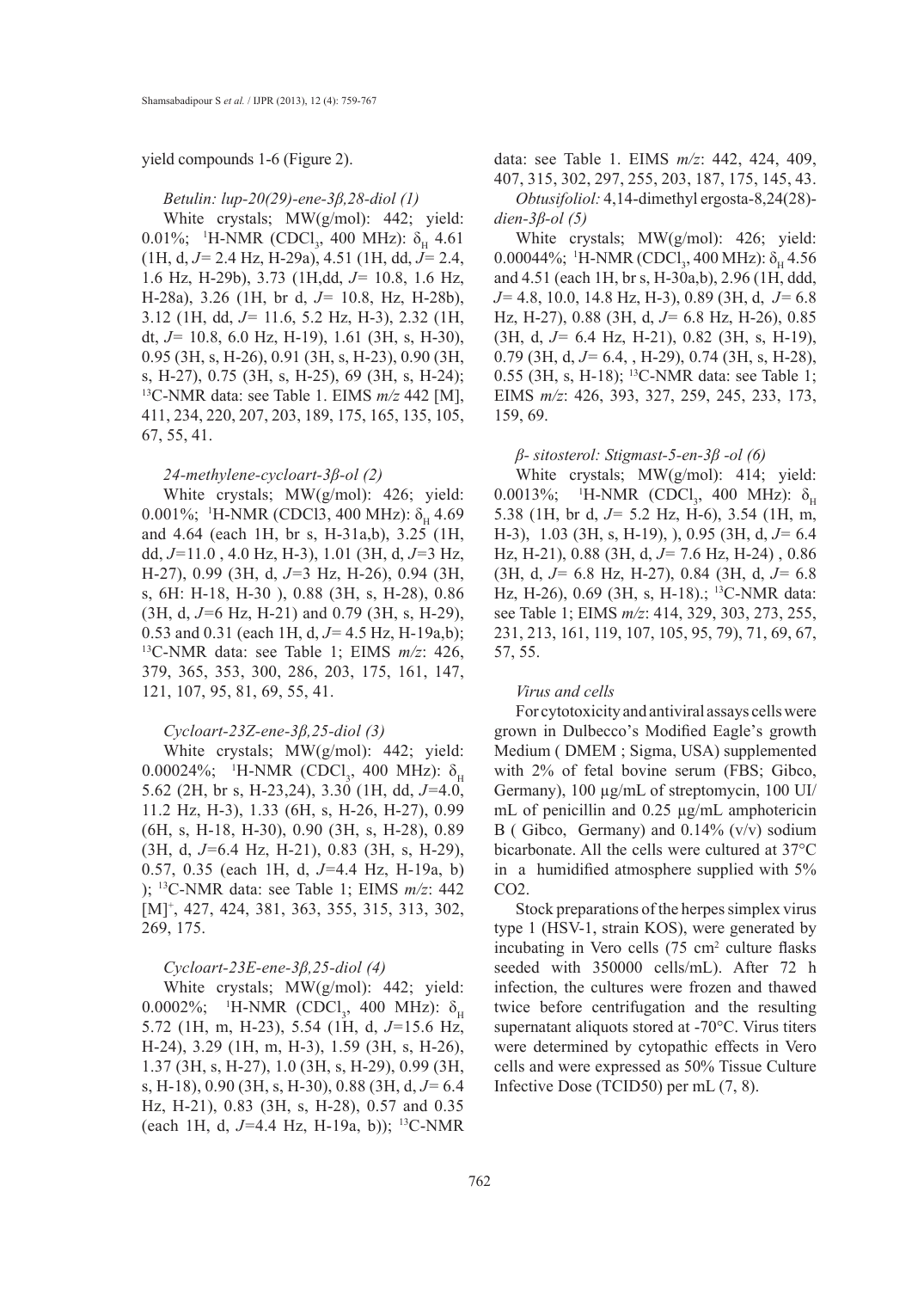

**Figure 3.** Inhibitory effect of test compounds at different concentrations  $(1, 10, 100 \mu\text{g/mL})$  at various times pre-infection, co-infection and post-infection of herpesvirus (HSV-1) to Vero cells. a) betulin, and b) (3*β*,23E)-Cycloarta-23-ene-3,25-diol were added with the HSV-1 infected Vero cells at various times period like pre-infection (− 1 h), co-infection (0 h) or post-infection( 2-24 h). After 3 days of incubation at 37°C, inhibition was evaluated by MTS assay and expressed as the inhibition percentage. Each point represents the mean of three independent experiments.

# *Cytotoxicity assay*

The Vero cells were seeded onto a 96 well plate at a concentration of  $3.5 \times 10^5$  Vero cells per mL and a volume of 100 µL per well. Following 24 h incubation at 37 °C, a confluent cell monolayer was confirmed and cell media was removed. Test compounds were serially diluted with the culture medium supplemented with 2% serum to reach the different concentrations. Negative control dilution of DMSO at 0.1 % was also included. An aliquot of 100 μL/well of each diluted compound or DMSO was added to the plates in triplicate. After incubation at 37 °C with 5% CO<sub>2</sub> for 3 days, MTS (Cell Titer 96; Promega, USA) was added to each well with a volume of 20 µL. The trays were further incubated for 2 h to allow MTS production. The absorbances were determined with an ELISA reader (Stata

Fax 2100, USA) at a test wavelength of 490 nm. Data were calculated as the percentage of inhibition using the following formula: inhibition % =  $[100 - (A/ A_s) \times 100]$ %. A<sub>t</sub> and  $A<sub>s</sub>$  refer to the absorbances of the test substances and the solvent control, respectively. CC50 values, defined as the concentration of 50% cellular cytotoxicity (CC50) of test compounds  $(7, 8)$ .

## *Antiviral assay using MTS method*

The antiviral activity of compounds isolated from *E. denticulata* against HSV-1 were evaluated by the MTS method. Vero cells, treated with trypsin, were seeded onto 96-well plates with a concentration of  $5 \times 10^3$  cells in a volume of 100 µL per well. After incubation at 37 °C with 5% CO2 for 24 h, when the cell monolayers were confluent, the medium was removed from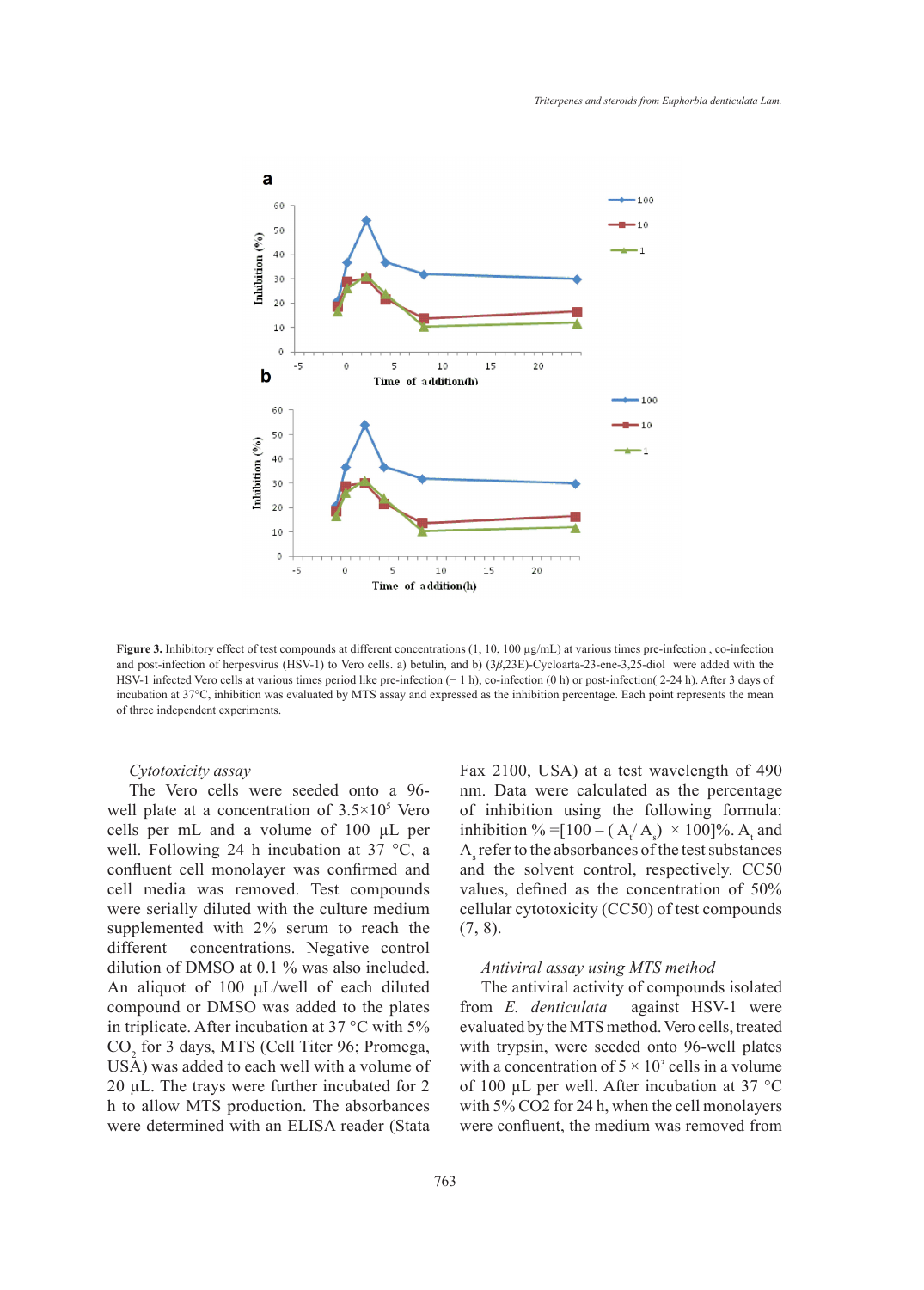| $\mathbf C$             | 1    | $\overline{2}$ | 3    | 4    | 5     | 6     | $\mathbf C$ | $\mathbf{1}$ | $\overline{2}$ | 3     | $\overline{\mathbf{4}}$ | 5     | 6    |
|-------------------------|------|----------------|------|------|-------|-------|-------------|--------------|----------------|-------|-------------------------|-------|------|
| 1                       | 38.7 | 32.0           | 32.0 | 32.0 | 35.0  | 37.3  | 16          | 29.2         | 26.5           | 26.4  | 26.4                    | 31.0  | 28.2 |
| $\overline{2}$          | 25.2 | 30.4           | 30.4 | 30.4 | 31.1  | 31.7  | 17          | 47.8         | 52.3           | 52.1  | 52.1                    | 50.4  | 56.8 |
| 3                       | 79.0 | 78.8           | 78.8 | 78.8 | 76.5  | 71.8  | 18          | 47.8         | 18.1           | 18.1  | 18.1                    | 15.7  | 12.2 |
| $\overline{\mathbf{4}}$ | 38.9 | 40.5           | 40.1 | 40.5 | 39.2  | 42.3  | 19          | 48.7         | 29.9           | 29.9  | 29.9                    | 18.7  | 19.4 |
| 5                       | 55.3 | 47.1           | 47.1 | 47.1 | 47.0  | 140.8 | 20          | 150.5        | 36.4           | 36.3  | 36.3                    | 36.5  | 36.1 |
| 6                       | 18.3 | 21.1           | 21.1 | 21.1 | 20.7  | 121.7 | 21          | 29.7         | 18.2           | 18.4  | 18.4                    | 18.2  | 18.8 |
| $\overline{7}$          | 34.2 | 28.0           | 28.1 | 28.1 | 28.2  | 31.9  | 22          | 34.0         | 35.6           | 39.4  | 39.4                    | 35.0  | 34.0 |
| 8                       | 40.9 | 48.0           | 48.0 | 48.0 | 133.6 | 31.9  | 23          | 28.0         | 31.3           | 130.9 | 130.9                   | 30.8  | 26.1 |
| 9                       | 50.4 | 20.0           | 20.0 | 20.0 | 134.6 | 50.2  | 24          | 15.4         | 157.0          | 134.4 | 134.4                   | 156.9 | 45.9 |
| 10                      | 37.2 | 25.8           | 26.1 | 26.1 | 36.4  | 36.5  | 25          | 16.0         | 33.8           | 70.9  | 70.9                    | 33.8  | 29.2 |
| 11                      | 20.8 | 26.0           | 26.0 | 26.0 | 21.8  | 21.1  | 26          | 16.1         | 22.0           | 24.4  | 24.4                    | 21.9  | 19.8 |
| 12                      | 25.2 | 32.9           | 32.8 | 32.8 | 25.5  | 39.8  | 27          | 14.8         | 19.3           | 24.3  | 24.3                    | 22.0  | 19.1 |
| 13                      | 37.3 | 45.3           | 45.5 | 45.3 | 44.6  | 42.3  | 28          | 60.6         | 18.3           | 19.3  | 19.3                    | 15.1  | 231  |
| 14                      | 42.7 | 48.8           | 47.9 | 48.8 | 49.9  | 56.1  | 29          | 109.7        | 14.0           | 14.0  | 14.0                    | 105.9 | 12.1 |
| 15                      | 27.0 | 35.0           | 35.6 | 35.6 | 31.3  | 24.3  | 30          | 19.1         | 25.5           | 25.4  | 25.4                    | 24.4  |      |
|                         |      |                |      |      |       |       |             |              | 105.9          |       |                         |       |      |

**Table 1.**13C-NMR chemical shifts of the triterpenes and steroids in *Euphorbia denticulata*.

the wells and 100 µL of test virus was added and incubated for another 2 h. Different noncytotoxic concentrations (  $\leq$  CC50 values) of test compounds were then added to culture wells in triplicate. The maximum concentration of DMSO (0.1%) was used as a negative control. Aciclovir; Sigma, USA) was used as a positive control for HSV-1. After incubation at 37°C with 5% CO2 for 3 days, the MTS test was carried out as previously described. The percentages of protection were calculated as [(A − B) × 100/( C−B)], where A, B, and C indicate the absorbances of test compounds, virus and cell controls, respectively. Each obtained EC50 value was defined as the effective concentration that reduced the absorbance of infected cells to 50% when compared with cell and virus controls  $(7, 9)$ .

# *Time- course anti-virus antanalysis of isolated compounds*

Different non-cytotoxic concentrations  $(\leq$ CC50 values) of test compounds were added to culture cells in triplicate at different times pre-infection or post-infection. HSV-1(10 TCID50 per well) was inoculated onto confluent monolayers of Vero cells for 2 h. After 3 days, MTS test and antiviral activity were carried out

as previously described (3).

*Statistical analysis*

The selectivity index (SI) was determined as the ratio of CC50 to EC50.The statistically different effects of test compounds on the inhibition of HSV -1 were compared with the control group or together using the Student 's t-test.

# **Result and Discussion**

Compound 1, was identified as  $C_{30}H_{50}O_2$  on the basis of EI-MS of  $m/z$  442, and <sup>13</sup>C-NMR (BB & DEPT) spectral data indicating six methyls, twelve methylenes, six methines, and six quaternary carbons which two of them were oxygenated. 1 H-NMR revealed six singlet methyls at  $\delta$ <sup>H</sup> 1.61 (H-30), 1.18 (s, H-27), 0.95 (H-26), 0.91 (H-23), 0.90 (H-27), 0.75 (H-25), and 69 (H-24) along with a pair of olefinic protons as part of an exocyclic-methylene group at  $\delta_{\rm H}$  4.66 and 4.56 characteristic for lupane triterpenes (10). Two geminal oxymethylene was also detected at  $\delta_{\rm H}$  3.77 and 3.31 with coupling constant of 10.8 Hz, and one doublet of doublet oxymethine proton at *δ*<sub>H</sub> 3.12 indicating of 3*β*-hydroxyl group. Taken together, and confirmed from the literature the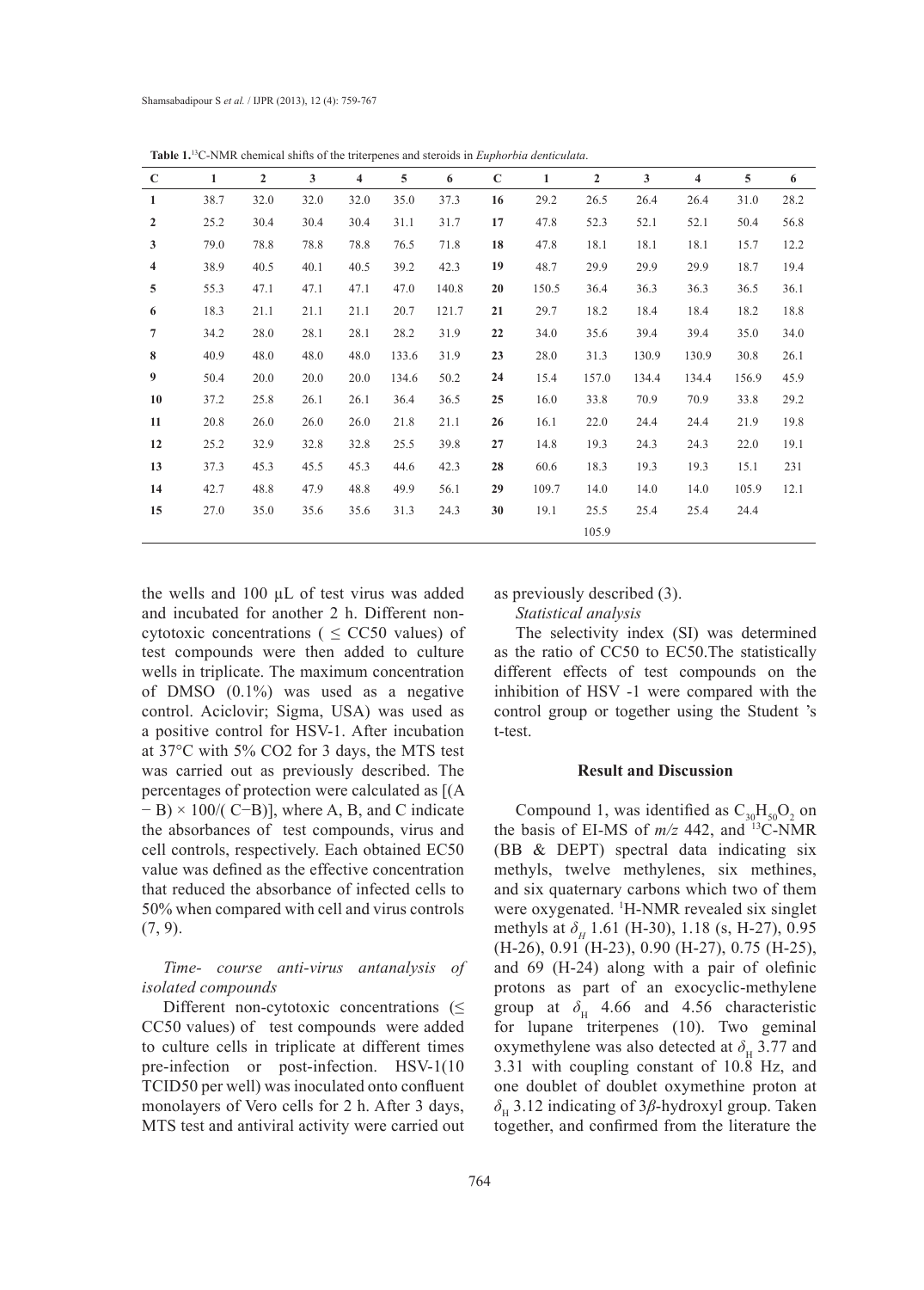|                                             |                    | <b>HSV-1</b>      |                       |                 |  |  |
|---------------------------------------------|--------------------|-------------------|-----------------------|-----------------|--|--|
| <b>Test compounds</b>                       | $CC50*±SEM$        |                   | $EC50^{\circ}\pm SEM$ | SI <sup>c</sup> |  |  |
| <b>Betulin</b>                              | $660.72 \pm 0.072$ | $84.37 \pm 0.018$ | 7.83                  |                 |  |  |
| $\beta$ ,23E)-Cycloarta-23-ene-3,25-diol 3) | $1\pm 0.2501089.2$ | $86.63 \pm 0.03$  | 12.57                 |                 |  |  |
| Acyclovir                                   | $128.00 \pm 0.215$ | $\pm 0.001$ 3.00  | 42.66                 |                 |  |  |

**Table 2.** Cytotoxicity and anti-HSV-1 activity of compounds isolated from *E.denticulata*.

a The 50% cytotoxic concentration on vero cells in µg/mL (n=3).

b Concentration of compound (µg/mL) producing 50% inhibition of virus incluced cytopathic effects of three seprate experiments.  $c$ Selectivity index (SI) = CC50/EC50

structure of compound 1 detected as betulin (10, 11). The resonances of compound 2 with EI-MS *m/z* 426, encompassed thirty-one carbons including seven methyls, twelve methylenes, six methines and six quaternary carbons. 1 H-NMR revealed four singlet methyls, a pair of doublets  $\delta_{\rm H}$  0.53 and 0.31 in the upfield area indicative of cyclopropane ring characteristic of cycloartanes. A doublet of doublet proton at  $\delta$ <sub>H</sub> 3.25 (dd, *Jax*, *ax*=11.0, Jax, eq=4.0 Hz, H<sub>3</sub>), was indicative of 3*β* -hydroxyl group, and one pair of olefinic protons  $\delta_{\rm H}$  4.64 and 4.69 (each 1H, br s) related to exocyclic terminal methylene. Therfore, comparing to the literature compound 2 determined as 24-methylene-cycloart-3-ol (12). 1 H-NMR of compound 3 showed two downfield singlet methyls at  $\delta_H$  1.33 (6H, H-26, H-27) together with four other singlet methyls at  $\delta$ <sub>H</sub> 0.99 (6H, H-18, H-30), 0.90 (H-28), 0.83 (H-29), and one secondary methyl  $\delta_H$  0.89 (d, *J*=6.4 Hz, H-21) along with a pair of doublets in the upfield area with constant coupling of 4.4 Hz at  $\delta_{\rm H}$  0.57, 0.35 ppm, characteristic of cycloartane cyclopropane ring. Carbinolic proton at  $\delta_{\rm H}$  3.30 was related to 3-hydroxyl group and two vicinal olefinic protons overlapping on each other at  $\delta$ <sub>H</sub> 5.62 (1H, m, H-23), and 5.62 (1H, brs, H-24), with low coupling constants indicative of the *cis* geometry. Therefore based on EI- MS *m/z* 442 and consistency of  $^{13}C$ - and  $^{1}H$ -NMR with other reported data in the literature,, compound 3 was identified as cycloart-23Z-ene-3*β*,25 diol (11). Compound 4 with EI-MS of *m/z* 442 was also identified as cycloart-23E-ene-3*β*,25 diol based on its similarities with compound 3 except for vicinal olefinic protons at  $\delta$ <sup>H</sup> 5.72 (1H, m, H-23), and 5.54 (1H, d, *J=*15.6 Hz, H-24), with large coupling constant which was indicative of *trans* Δ23-geometry (12,13).

The resonances of compound 5, with EI-MS of *m/z* 426, encompassed thirty carbons including seven methyls, ten methylenes, seven methines, and six quaternary carbons. <sup>1</sup>H-NMR revealed three singlet methyls,  $\delta$ <sup>H</sup> 0.82 (H-19), 0.74 (H-28), and 0.55 (H-18) with a doublet of doublet of doublet proton at  $\delta_H$  2.96 (ddd,  $J=4.8$ , 10.0, 14.8 Hz), indicative of the hydroxyl group at C-3 of 4*α*-methyl steroids, along with one pair of olefinic protons  $\delta_H$  4.51 (br-s) and 4.56 (br-s) related to exocyclic terminal methylene which were in good agreement with obtusifoliol (14). Compound 6, was also determined as *β*-sitosterol based on EIMS  $m/z$  414, and <sup>1</sup>H-NMR comprised of two singlet methyls  $\delta_{\rm H}$  1.03 (H-19), and 0.69 (H-18), four secondary methyls at  $\delta$ <sub>H</sub> 0.95 (d, *J*= 6.4 Hz, H-21), 0.88 (d, *J=* 7.6 Hz, H-24) , 0.86 (d, *J=* 6.8 Hz, H-27), and 0.84 (d, *J=* 6.8 Hz, H-26), with one multiplete oxymethine proton at  $\delta$ <sup>*H*</sup> 3.54 indicative of 3-hydroxy group and one broad doublet olefinic proton at  $\delta$ <sub>H</sub> 5.38 (br d, *J*= 5.2 Hz, H-6) (15).

# *Assessment of cytotoxicity and anti-HSV-1 activity by MTS assay on Vero cell*

The MTS assay was used to determine the toxicity and antiviral activity of the tested agents (9, 16). Betulin and (3 *β*,23E)-Cycloarta-23 ene-3,25-diol isolated from *E.denticulata* were investigated for anti-HSV-1 activity, were firstly tested for their cytotoxic effect alone on Vero cells. The results revealed that both compounds have antiviral activity far below the CC50 doses (Table 2). Results presented in Table 2 revealed that the CC50 of betulin and (3*β*,23E)- Cycloarta-23-ene-3,25-diol were 660.718±0.072 and 1089.205±0.250 µg/mL, respectively. The results also showed that the rate of cells death increased with increasing the concentration of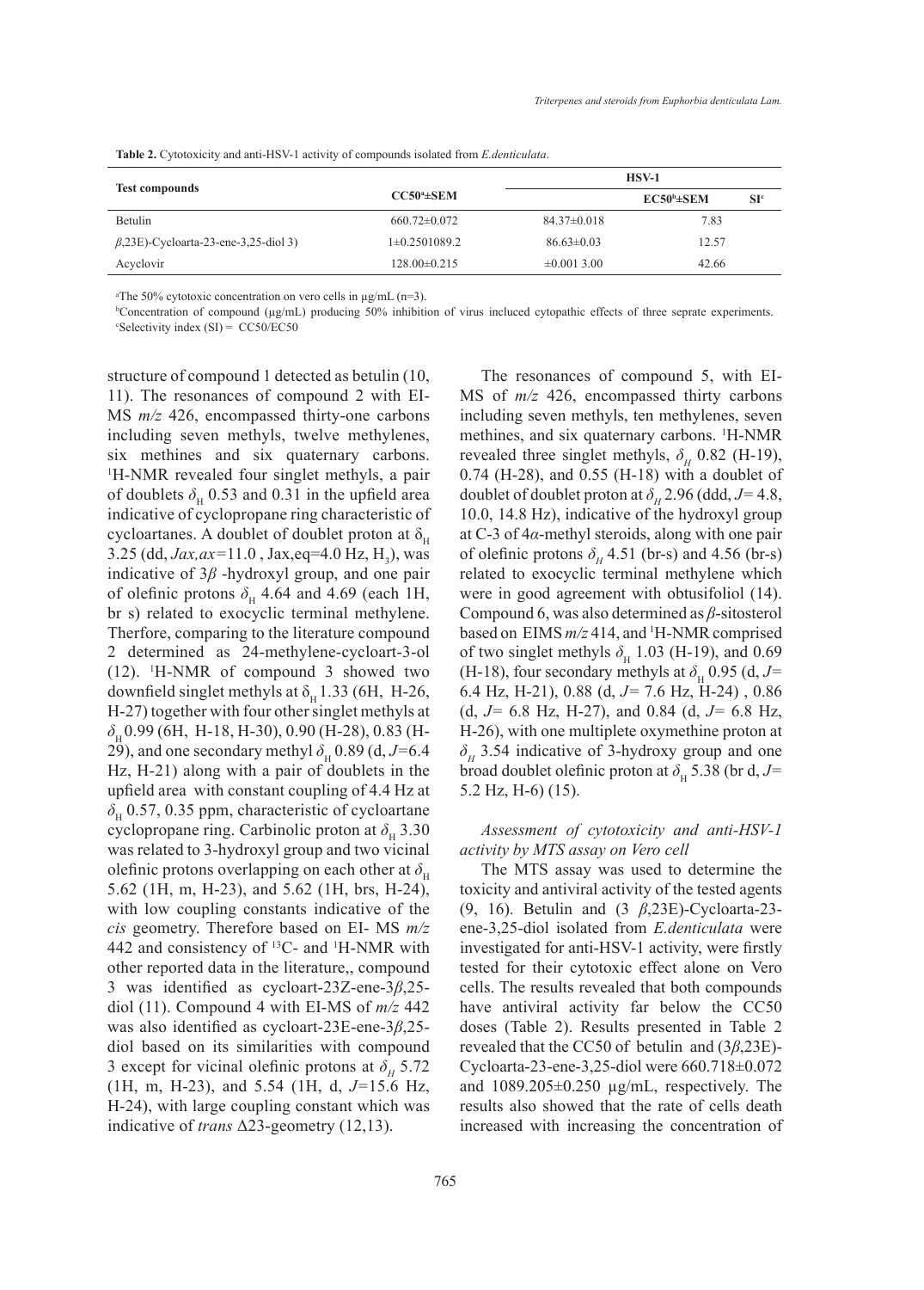# the tested compounds.

After studying the cytotoxicity effect of samples on normal Vero cells, the experiments to assess the antiviral effect of samples on HSV-1 were done.

The anti-HV-1 activity tested by MTS assay showed that betulin and (3*β*,23E)-Cycloarta-23-ene-3,25-diol had anti-HSV-1 activity at different dose levels, based on their EC50 value and selectivity index (SI). In comparison with acyclovir as a standard drug with the SI value of 42.66, the SI value of (3*β*,23E)-Cycloarta-23 ene-3,25-diol was 12.57 and betulin was 7.831 (Table 2).

# *Time- course anti-virus analysis of isolated compounds*

In order to investigate the mechanism of how each compound inhibits the infection of HSV-1 a study was conducted to investigate the time-course effect at 1 h before to 24 h after the virus infection and using different concentrations of each compound (1, 10, 100 µg/mL). Inhibition was evaluated by MTS assay after 3 days of infection and expressed as percentage inhibition. As it is clear from Figure 3a and Figure 3b, the both compounds betulin and (3*β*,23E)-Cycloarta-23-ene-3,25 diol, exhibited the highest inhibition against HSV-1 infection within 2.0 h post-infection which were during the early period of virus replication.

# **Conclusion**

*E. denticulata* as one of the endemic plants to Iran, could be a new source of 4,4 dimethyl steroids like 24-methylene-cycloart-3-ol, cycloart-23Z-ene-3*β*,25-diol, and cycloart-23E-ene-3*β*,25-diol as well as obtusifoliol as 4*α*-methyl steroid and beta-sitosterol as 4-desmethyl steroid which were reported for the first time from this plant. In addition *E. denticulata* could be considered as one on the economic sources of betulin (0.01 % of dry weight of the plant).

Betulin and (3*β*,23E)-Cycloarta-23-ene-3,25-diol showed EC50 value of 84.37±0.02, and  $86.63\pm0.03$  µg/mL, and selectivity index (CC50/EC50) values of 7.83, and 12.57, respectively. It shows that both compounds assert their antiviral activity with ignorable toxicity on vero cells.

# **Acknowledgment**

This paper is part of thesis of Sara Shamsabady submitted in partial fulfillment of the requirements for the degree of. Masters of Science. She is also grateful to the Isfahan Pharmaceutical Sciences Research Center, Isfahan University of Medical Sciences, Isfahan, I.R. Iran and Shahid Beheshti University of Medical Sciences, Tehran, I.R. Iran for their support.

- (1) Heywood VH. (ed.) *Flowering Plants of the World*. BT Batsford Ltd, London (1998) 183-187.
- (2) Avicenna A. Ghanoon dar teb [The Canon of Medicine] Trans. Sharafkandi A., Soroush Press, Tehran (1998) 5: 410-413.
- (3) Ramezani M, Behravan M, Arab M and Amel S. Antiviral avtivity of *Euphorbia heliscopia* extract. *J. Biol. Sci*. (2008) 8: 809-813.
- Gyuris A, Szlávik L, Minárovits J, Vasas A, Molnár (4) J and Hohmann J. Antiviral activities of extracts of *Euphorbia hirta* L. against HIV-1, HIV-2 and SIVmac251. *In-vivo* (2009) 23: 429-432.
- *Khan* MT, Ather A, Thompson KD and Gambari R. (5) Extracts and molecules from medicinal plants against herpes simplex viruses. *Pharmacol. Res*. *Antiviral Res*. (2005) 67: 107-119.
- Dey M and Harborne JB. *Plant Biochemistry*. (6) Academic Press, London. (1997) 417- 434.
- Chiang LC, Chiang W, Liu MC and Lin CC. *In-vitro* (7) antiviral activities of *Caesalpinia pulcherrima* and its related flavonoids. *J. Antimicrob. Chemother*. (2003) 52: 194-198.
- (8) Motamedifar M, Ghafari N and Talezadeh Shirazi M. The effect of cumin seed extracts against herpes simplex virus type 1 in vero cell culture. *Iranian Journal of Medical Sciences* (2010) 35: 4.
- (9) Tong J, Trapido-Rosenthal H, Wang J, Wang Y and Xli Q. Antiviral activities and putative identification of compounds in microbial extracts from the Hawaiian Coastal Waters. *Marine drugs*. (2012) 10: 521-538.
- (10) Shahlae M, Ghanadian SM, Ayatollahi AM, Mesaik MA, Abdalla OM, Afsharypour S and Rabbani M*.*  Molecular modeling, structure activity relationship and immunomodulatory properties of some lupeol derivatives. *Med. Chem. Res*. (2013) 22.4: 1795-1803.
- Ghanadian M, Akhavan A, Abdalla OM, Ayatollahi (11)AM, Mohammadi-kamalabadi M and Ghazanfari H. Triterpenes from *Euphorbia spinidens* with immunomodulatory activity. *Res. Pharm. Sci.* (2013)